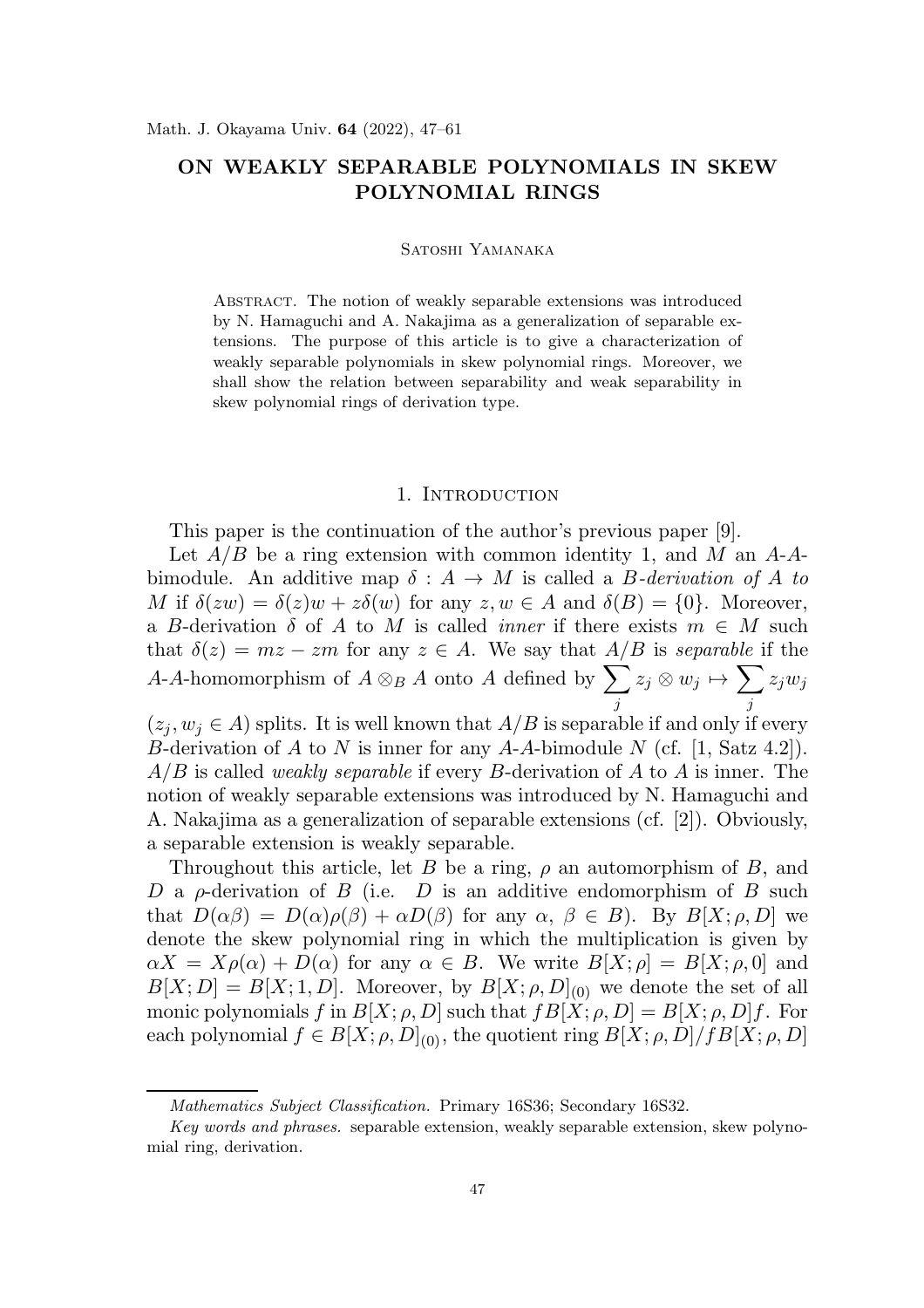### 48 SATOSHI YAMANAKA

is a free ring extension of B. A polynomial f in  $B[X; \rho, D]_{(0)}$  is called *separable* (resp. *weakly separable*) in  $B[X; \rho, D]$  if  $B[X; \rho, D]/fB[X; \rho, D]$  is separable (resp. weakly separable) over B.

Let  $B^{\rho} = {\alpha \in B \, | \, \rho(\alpha) = \alpha}$ . In the previous paper [9], we studied weakly separable polynomials over rings. In particular, we showed a necessary and sufficient condition for a polynomial  $f \in B[X; \rho]_{(0)} \cap B^{\rho}[X]$  (resp. a ppolynomial  $f \in B[X; D]_{(0)}$  with a prime number p) to be weakly separable in  $B[X; \rho]$  (resp.  $B[X; D]$ ) (cf. [9, Theorem 3.2 and Theorem 3.8]). The purpose of this paper is to give some improvements and generalizations of our results for the general skew polynomial ring  $B[X; \rho, D]$ . In section 2, we shall mention briefly on some properties for polynomials in  $B[X; \rho, D]_{(0)}$ . In section 3, we shall give a necessary and sufficient condition for a polynomial f in  $B[X; \rho, D]_{(0)} \cap B^{\rho}[X]$  to be weakly separable in  $B[X; \rho, D]$ . Moreover, we shall show the relation between separability and weak separability in  $B[X;D].$ 

# 2. POLYNOMIALS IN  $B[X; \rho, D]_{(0)}$

In this section, we shall mention briefly on polynomials in  $B[X; \rho, D]_{(0)}$ . We inductively define additive endomorphisms  $\Phi_{[i,j]}$   $(0 \leq j \leq i)$  of B as follows:

$$
\Phi_{[i,j]} = \begin{cases}\n1 \ (= \text{the identity map}) & (i = j = 0) \\
D^i & (j = 0, i \ge 1) \\
\rho^i & (i = j \ge 1) \\
\rho \Phi_{[i-1,j-1]} + D\Phi_{[i-1,j]} & (i \ge 2, 1 \le j \le i - 1)\n\end{cases}
$$

First we shall state the following.

**Lemma 2.1.** *For any*  $\alpha \in B$ *, there holds* 

$$
\alpha X^{i} = \sum_{j=0}^{i} X^{j} \Phi_{[i,j]}(\alpha) \quad (i \ge 0).
$$

*Proof.* We shall show it by induction. It is true when  $i = 0$ . Let  $\alpha$  be arbitrary element in B and assume that it is true when  $i \geq 0$ . We have then

$$
\alpha X^{i+1} = \alpha X^i \cdot X
$$
  
= 
$$
\left(\sum_{j=0}^i X^j \Phi_{[i,j]}(\alpha)\right) X
$$
  
= 
$$
\sum_{j=0}^i X^j \left(X \rho \Phi_{[i,j]}(\alpha) + D \Phi_{[i,j]}(\alpha)\right)
$$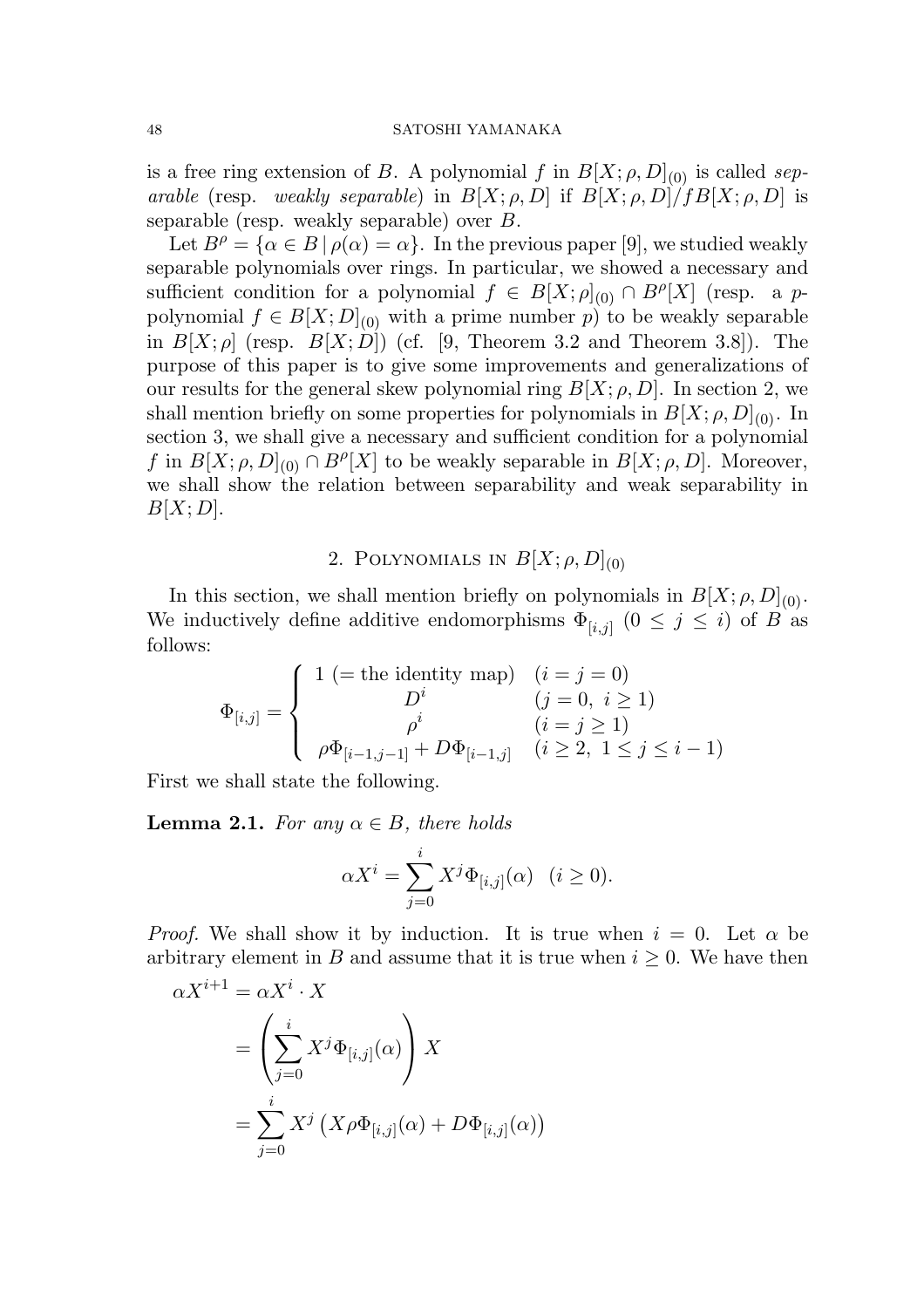$$
= \sum_{j=0}^{i} X^{j+1} \rho \Phi_{[i,j]}(\alpha) + \sum_{j=0}^{i} X^{j} D \Phi_{[i,j]}(\alpha)
$$
  
\n
$$
= \sum_{j=1}^{i+1} X^{j} \rho \Phi_{[i,j-1]}(\alpha) + \sum_{j=0}^{i} X^{j} D \Phi_{[i,j]}(\alpha)
$$
  
\n
$$
= X^{i+1} \rho \Phi_{[i,i]}(\alpha) + \sum_{j=1}^{i} X^{j} (\rho \Phi_{[i,j-1]} + D \Phi_{[i,j]})(\alpha) + D \Phi_{[i,0]}(\alpha)
$$
  
\n
$$
= X^{i+1} \Phi_{[i+1,i+1]}(\alpha) + \sum_{j=1}^{i} X^{j} \Phi_{[i+1,j]}(\alpha) + \Phi_{[i+1,0]}(\alpha)
$$
  
\n
$$
= \sum_{j=0}^{i+1} X^{j} \Phi_{[i+1,j]}(\alpha).
$$

This completes the proof.  $\Box$ 

**Lemma 2.2.** Let 
$$
f
$$
 be a monic polynomial in  $B[X; \rho, D]$  of the form  $f =$   
\n
$$
\sum_{i=0}^{m} X^i a_i \ (m \ge 1, a_m = 1).
$$
 Then  $f$  is in  $B[X; \rho, D]_{(0)}$  if and only if  
\n
$$
(1) \ a_j \rho^m(\alpha) = \sum_{i=j}^{m} \Phi_{[i,j]}(\alpha) a_i \text{ for any } \alpha \in B \ (0 \le j \le m - 1).
$$
\n
$$
(2) \ D(a_i) = \begin{cases} a_{i-1} - \rho(a_{i-1}) + a_i(\rho(a_{m-1}) - a_{m-1}) & (1 \le i \le m - 1) \\ a_0(\rho(a_{m-1}) - a_{m-1}) & (i = 0) \end{cases}.
$$
\n*Proof.* Let  $f = \sum_{i=0}^{m} X^i a_i \ (m \ge 1, a_m = 1)$  be in  $B[X; \rho, D]$  and  $\alpha$  arbitrary element in  $B$ . As was shown in [4, Lemma 1.1],  $f$  is in  $B[X; \rho, D]_{(0)}$  if and

element in B. As was shown in [4, Lemma 1.1], f is in  $B[X; \rho, D]_{(0)}$  if and only if  $\alpha f = f \rho^m(\alpha)$  and  $Xf = f(X - (\rho(a_{m-1}) - a_{m-1}))$ . It follows from Lemma 2.1 that

$$
\alpha f = \sum_{i=0}^{m} \alpha X^{i} a_{i} = \sum_{i=0}^{m} \left( \sum_{j=0}^{i} X^{j} \Phi_{[i,j]}(\alpha) \right) a_{i} = \sum_{j=0}^{m} X^{j} \left( \sum_{i=j}^{m} \Phi_{[i,j]}(\alpha) a_{i} \right).
$$

Noting that  $f \rho^m(\alpha) =$  $\sum_{ }^{m-1}$  $j=0$  $X^j a_j \rho^m(\alpha)$ , the equation  $\alpha f = f \rho^m(\alpha)$  implies the condition (1), and conversely. Next we see that

$$
f\Big(X-\big(\rho(a_{m-1})-a_{m-1}\big)\Big)
$$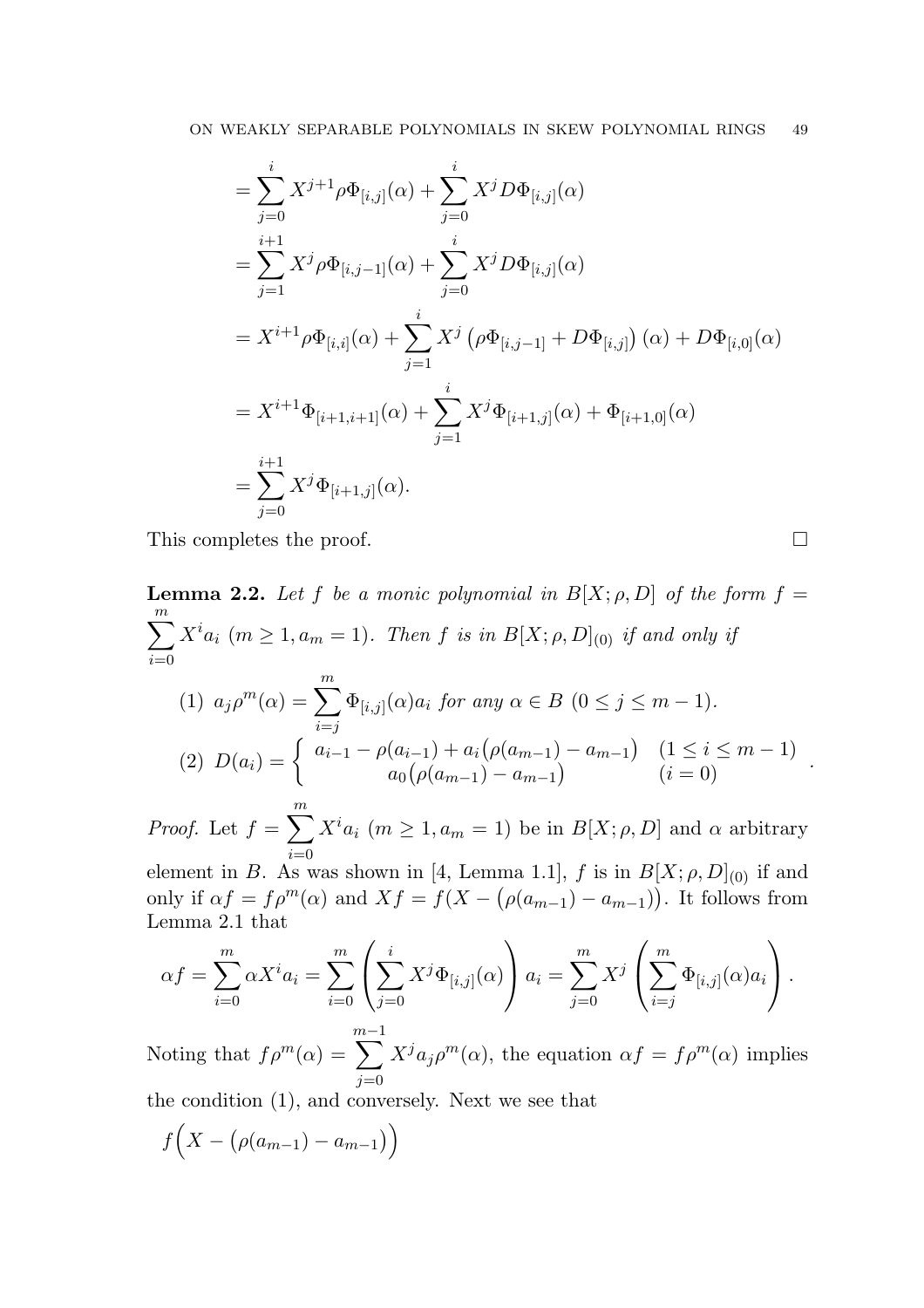$$
\begin{split}\n&= \sum_{i=0}^{m} X^i a_i X - \sum_{i=0}^{m} X^i a_i (\rho(a_{m-1}) - a_{m-1}) \\
&= \sum_{i=0}^{m} X^i (X \rho(a_i) + D(a_i)) - \sum_{i=0}^{m} X^i a_i (\rho(a_{m-1}) - a_{m-1}) \\
&= \sum_{i=0}^{m} X^{i+1} \rho(a_i) + \sum_{i=0}^{m} X^i D(a_i) - \sum_{i=0}^{m} X^i a_i (\rho(a_{m-1}) - a_{m-1}) \\
&= \sum_{i=1}^{m+1} X^i \rho(a_{i-1}) + \sum_{i=0}^{m} X^i (D(a_i) - a_i (\rho(a_{m-1}) - a_{m-1})) \\
&= X^{m+1} + X^m a_{m-1} + \sum_{i=1}^{m-1} X^i (\rho(a_{i-1}) + D(a_i) - a_i (\rho(a_{m-1}) - a_{m-1})) \\
&+ D(a_0) - a_0 (\rho(a_{m-1}) - a_{m-1}).\n\end{split}
$$

Noting that  $Xf = \sum_{n=1}^{m}$  $i=0$  $X^{i+1}a_i = X^{m+1} + X^m a_{m-1} +$  $\sum_{ }^{m-1}$  $\frac{i=1}{i}$  $X^i a_{i-1}$ , the equation  $Xf = f(X - (\rho(a_{m-1}) - a_{m-1}))$  implies that  $\int a_{i-1} = \rho(a_{i-1}) + D(a_i) - a_i(\rho(a_{m-1}) - a_{m-1}) \quad (1 \leq i \leq m-1)$  $a_0 = D(a_0) - a_0 (\rho(a_{m-1}) - a_{m-1})$   $a_m = D(a_0) - a_0 (\rho(a_{m-1}) - a_{m-1})$ 

Hence we have the condition (2). The converse is obvious.  $\square$ 

Recall that  $B^{\rho} = {\alpha \in B \mid \rho(\alpha) = \alpha}$ . In addition, let  $B^{D} = {\alpha \in A}$  $B | D(\alpha) = 0$ ,  $B^{\rho, D} = B^{\rho} \cap B^{D}$ , and  $C(B^{\rho, D})$  the center of  $B^{\rho, D}$ . We have then the following.

**Corollary 2.3.** Let  $f = \sum_{n=1}^{m}$  $\dot{i}=0$  $X^i a_i$  ( $m \geq 1, a_m = 1$ ) *be in*  $B[X; \rho, D]_{(0)}$ *. If*  $f \in B^{\rho}[X]$  then  $f \in C(B^{\rho,D})[X]$ .

*Proof.* Let  $f = \sum_{n=1}^{m}$  $\dot{i}=0$  $X^i a_i$  ( $m \geq 1, a_m = 1$ ) be in  $B[X; \rho, D]_{(0)}$  and assume that  $f \in B^{\rho}[X]$ . Then, by Lemma 2.2 (2), we have

$$
D(a_i) = a_{i-1} - \rho(a_{i-1}) + a_i(\rho(a_{m-1}) - a_{m-1})
$$
  
=  $a_{i-1} - a_{i-1} + a_i(a_{m-1} - a_{m-1})$   
= 0 (1 \le i \le m - 1),  

$$
D(a_0) = a_0(\rho(a_{m-1}) - a_{m-1})
$$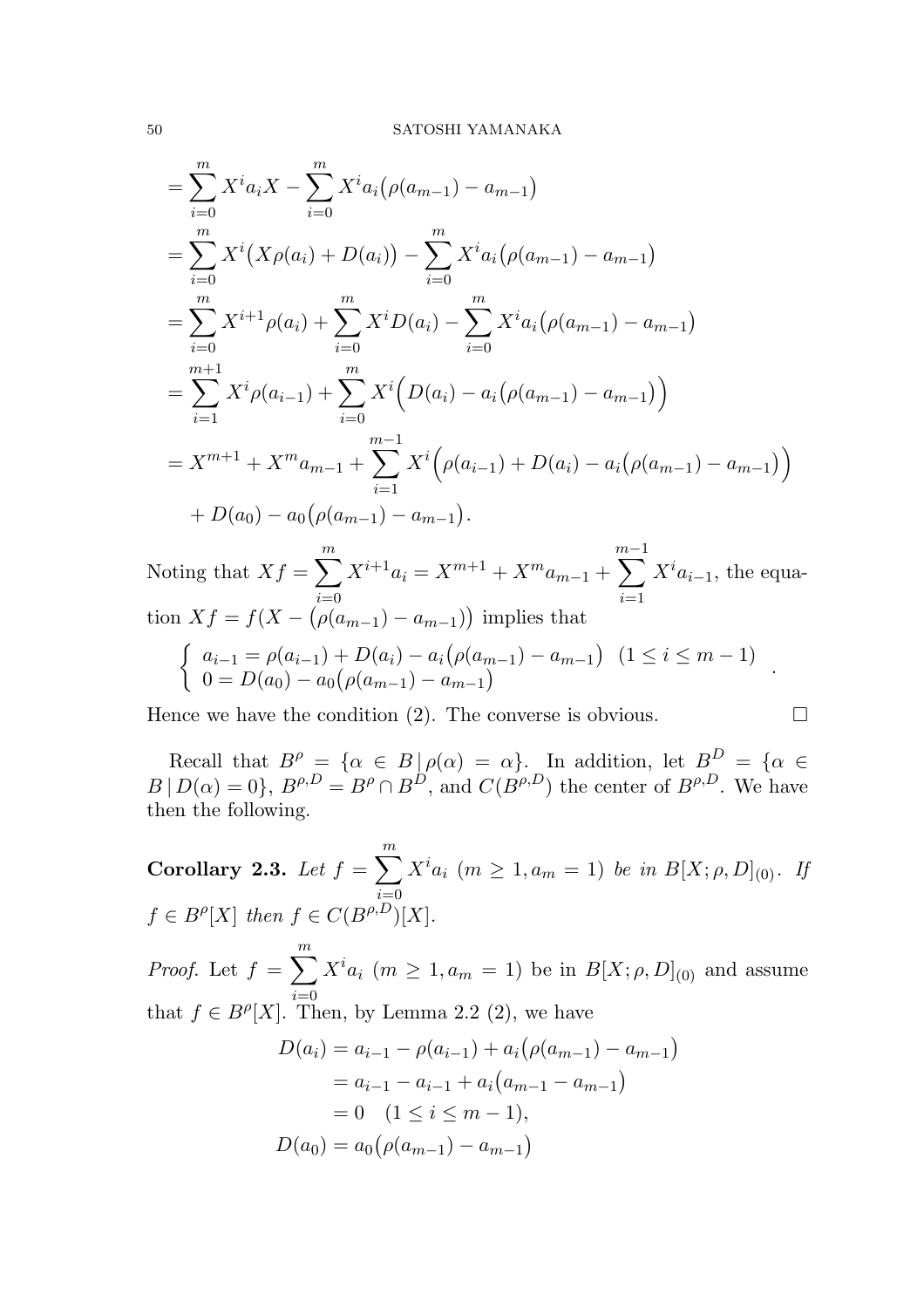$$
= a_0 (a_{m-1} - a_{m-1})
$$
  
= 0.

Hence  $a_i \in B^D$ , that is,  $a_i \in B^{\rho,D}$   $(0 \le i \le m-1)$ . Let  $\beta$  be arbitrary element in  $B^{\rho,D}$ . It is clear that  $\Phi_{[i,j]}(\beta) = \begin{cases} \beta & (i = j) \\ 0 & (i > j) \end{cases}$ 0  $(i > j)$ . Therefore it follows from Lemma 2.2 (1) that

$$
a_j \beta = a_j \rho^m(\beta) = \sum_{i=j}^m \Phi_{[i,j]}(\beta) a_i = \beta a_j \quad (0 \le j \le m-1).
$$

Thus  $a_j \in C(B^{\rho,D})$   $(0 \le j \le m-1)$ .

# 3. WEAKLY SEPARABLE POLYNOMIALS IN  $B[X; \rho, D]$

The conventions and notations employed in the preceding section will be used in this section. Throughout this section, let  $R = B[X; \rho, D], R_{(0)} =$  $B[X; \rho, D]_{(0)}$ , and f a monic polynomial in  $R_{(0)} \cap B^{\rho}[X]$  of the form  $f =$  $\sum_{i=1}^{m} X^{i} a_{i} \ (m \geq 1, a_{m} = 1).$  Note that f is in  $C(B^{\rho,D})[X]$  by Corollary 2.3.  $\dot{i}=0$ 

We shall use the following conventions:

- $R_1 = \{ g \in R \mid \alpha g = g \rho(\alpha) \; (\forall \alpha \in B) \}$
- $A = R/fR$  (the quotient ring of R modulo  $fR$ )
- $x = X + fR \in A$  (i.e.  $\{1, x, x^2, \dots, x^{m-1}\}$  is a free B-basis of A and  $x^m = \sum_{n=1}^{\infty}$  $j=0$  $x^ja_j)$
- $I_x$  is an inner derivation of A by x (i.e.  $I_x(z) = zx xz$  ( $\forall z \in A$ ))
- $C(A)$  is the center of A
- $A_k = \{u \in A \mid \alpha u = u \rho^k(\alpha) \; (\forall \alpha \in B) \} \; (k \in \mathbb{Z})$
- $V = A_0 = \{z \in A \mid \alpha z = z\alpha \ (\forall \alpha \in B)\}\$  (i.e. V is the centralizer of  $B$  in  $A$ )

Moreover, we define polynomials  $Y_j \in R \cap C(B^{\rho,D})[X]$   $(0 \le j \le m-1)$  as follows:

$$
Y_0 = X^{m-1} + X^{m-2}a_{m-1} + \dots + Xa_2 + a_1,
$$
  
\n
$$
Y_1 = X^{m-2} + X^{m-3}a_{m-1} + \dots + Xa_3 + a_2,
$$
  
\n...

$$
\qquad \qquad \Box
$$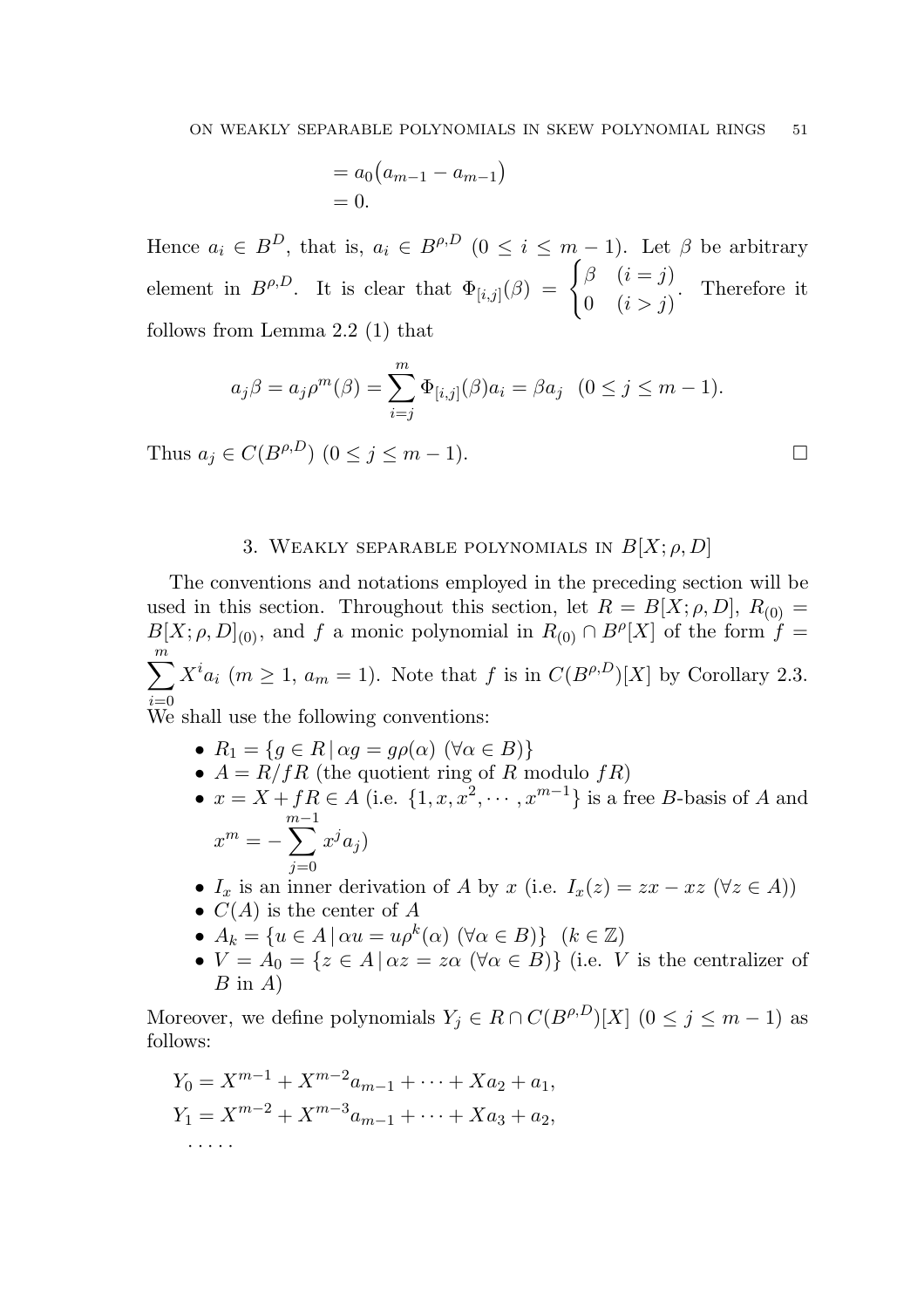$$
Y_j = X^{m-j-1} + X^{m-j-2}a_{m-1} + \dots + Xa_{j+2} + a_{j+1} \left( = \sum_{k=j}^{m-1} X^{k-j}a_{k+1} \right),
$$
  
......  

$$
B_{n-2} = X + a_{m-1},
$$

 $Y_{m-2} = X + a_{m-1},$  $Y_{m-1} = 1.$ 

It is obvious that

(3.1) 
$$
XY_j = \begin{cases} Y_{j-1} - a_j & (1 \le j \le m-1) \\ f - a_0 & (j = 0) \end{cases}.
$$

The polynomials  $Y_j$  ( $0 \le j \le m-1$ ) were introduced by Y. Miyashita to characterize separable polynomials in  $B[X; \rho, D]$  (cf. [6]). Now let  $y_i =$  $Y_i + fR \in A$  ( $0 \leq j \leq m-1$ ). Since the equality (3.1), the following lemma is obvious.

## Lemma 3.1.

$$
xy_j = \begin{cases} y_{j-1} - a_j & (1 \le j \le m-1) \\ -a_0 & (j = 0) \end{cases}.
$$

So we define a map  $\tau : A \to A$  by

$$
\tau(z) = \sum_{j=0}^{m-1} y_j z x^j \quad (z \in A).
$$

Obviously,  $\tau$  is a  $C(A)$ - $C(A)$ -endomorphism of A. By making use of  $\tau$ , separable polynomials in  $R$  are characterized as follows:

**Lemma 3.2.** ([6, Theorem 1.8] or [8, Theorem 1.3])  $f$  is separable in R if and only if there exists  $u \in A_{1-m}$  (that is,  $\rho^{m-1}(\alpha)u = u\alpha$  for any  $\alpha \in B$ ) *such that*  $\tau(u) = 1$ .

**Remark.** Needles to say, each  $a_i$  ( $0 \le i \le m-1$ ) satisfies that  $a_i x = x a_i$ and  $a_i u = u a_i$  for any  $u \in A_k$   $(k \in \mathbb{Z})$ . In particular, we see that  $y_i x = x y_i$  $(0 \le i \le m-1).$ 

First we shall prove the following lemma concerning the inner derivation  $I_x$  and the  $C(A)$ - $C(A)$ -endomorphism  $\tau$ .

**Lemma 3.3.** (1)  $I_x(A_k) \subset \text{Ker}(\tau)$  *for any integer* k. (2)  $I_x(V) \subset \text{Ker}(\tau) \cap A_1$ .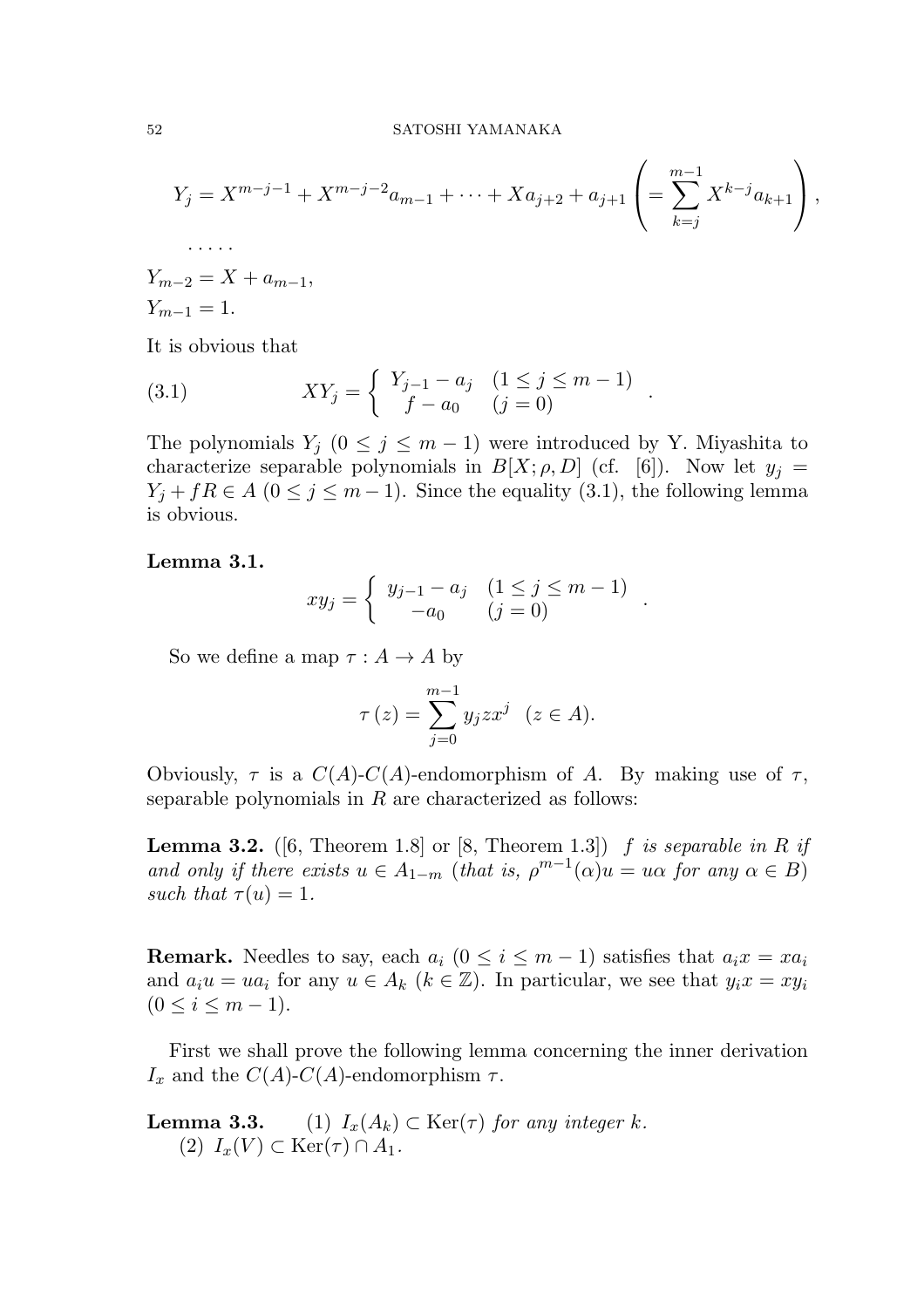*Proof.* (1) Let k be arbitrary integer and  $u \in A_k$ . We obtain then

$$
\tau(I_x(u)) = \tau(ux - xu)
$$
  
= 
$$
\sum_{j=0}^{m-1} y_j(ux - xu)x^j
$$
  
= 
$$
\left(\sum_{j=0}^{m-1} y_jux^j\right)x - x\left(\sum_{j=0}^{m-1} y_jux^j\right)
$$
  
= 
$$
\tau(u)x - x\tau(u).
$$

Therefore it suffice to prove that  $\tau(u)x = x\tau(u)$ . By Lemma 3.1, we have

$$
x\tau(u) = x \left( \sum_{j=0}^{m-1} y_j u x^j \right)
$$
  
=  $xy_0 u + \sum_{j=1}^{m-1} xy_j u x^j$   
=  $-a_0 u + \sum_{j=1}^{m-1} (-a_j + y_{j-1}) u x^j$   
=  $-ua_0 - u \sum_{j=1}^{m-1} x^j a_j + \sum_{j=1}^{m-1} y_{j-1} u x^j$   
=  $u \left( - \sum_{j=0}^{m-1} x^j a_j \right) + \sum_{j=0}^{m-2} y_j u x^{j+1}$   
=  $ux^m + \left( \sum_{j=0}^{m-2} y_j u x^j \right) x$   
=  $(y_{m-1} ux^{m-1})x + \left( \sum_{j=0}^{m-2} y_j u x^j \right) x$   
=  $\left( \sum_{j=0}^{m-1} y_j u x^j \right) x$   
=  $\tau(u)x$ .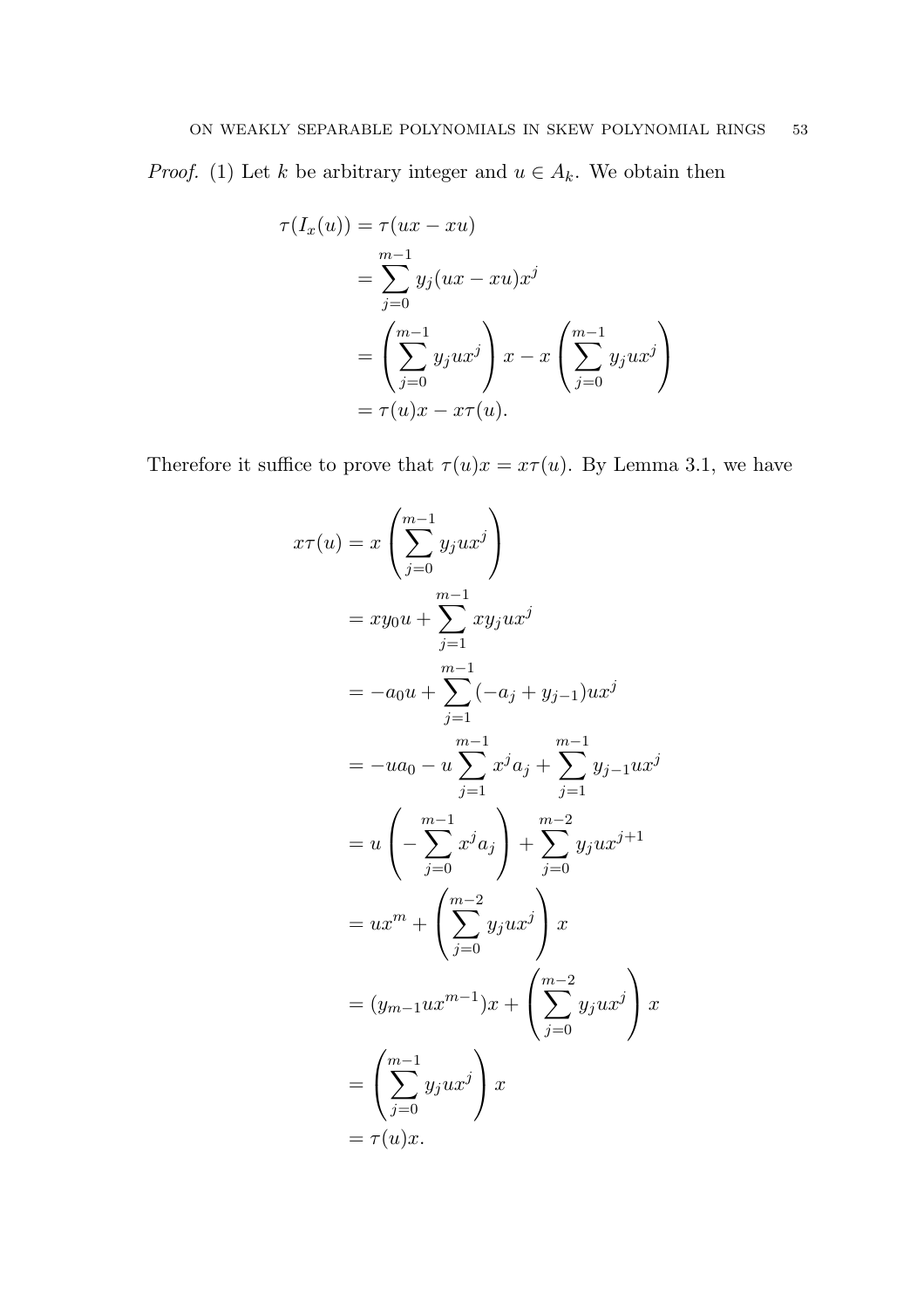#### 54 SATOSHI YAMANAKA

(2) Since the condition (1), it suffice to show that  $I_x(V) \subset A_1$ . For any  $\alpha \in B$  and  $u \in V$ , we obtain

$$
\alpha I_x(u) = \alpha(ux - xu)
$$
  
=  $u\alpha x - \alpha xu$   
=  $u(x\rho(\alpha) + D(\alpha)) - (x\rho(\alpha) + D(\alpha))u$   
=  $ux\rho(\alpha) + uD(\alpha) - xu\rho(\alpha) - uD(\alpha)$   
=  $(ux - xu)\rho(\alpha)$   
=  $I_x(u)\rho(\alpha)$ .

Thus  $I_x(V) \subset A_1$ .

To show the subsequent lemma (Lemma 3.6), we need the following two lemmas.

**Lemma 3.4.** Let  $g_1$  be arbitrary element in R. We define  $g_0 = 0$  and  $g_{j+1} = g_j X + X^j g_1 \ (j \geq 1)$ , inductively.

\n- (1) 
$$
g_{i+k} = g_i X^k + X^i g_k \ (i, k \ge 0).
$$
\n- (2) If  $g_1 \in R_1$  then  $\alpha g_j = \sum_{k=1}^j g_k \Phi_{[j,k]}(\alpha) \ (j \ge 1)$  for any  $\alpha \in B$ .
\n

*Proof.* (1) Fix  $i \geq 0$  and we shall show it by induction for k. It is true when  $k = 0$ . Assume that it is true when  $k \geq 1$ . So we obtain

$$
g_{i+k+1} = g_{i+k}X + X^{i+k}g_1
$$
  
=  $(g_iX^k + X^ig_k) X + X^{i+k}g_1$   
=  $g_iX^{k+1} + X^ig_kX + X^{i+k}g_1$   
=  $g_iX^{k+1} + X^i(g_kX + X^kg_1)$   
=  $g_iX^{k+1} + X^ig_{k+1}$ .

This completes the proof.

(2) Let  $g_1$  be arbitrary element in  $R_1$ . We shall show it by induction. It is true when  $j = 1$ . Assume that it is true when  $j \ge 1$ . Then, by Lemma 2.1, we have

$$
\alpha g_{j+1} = \alpha (g_j X + X^j g_1)
$$
  
=  $\alpha g_j X + \alpha X^j g_1$   
=  $\sum_{k=1}^j g_k \Phi_{[j,k]}(\alpha) X + \sum_{k=0}^j X^k \Phi_{[j,k]}(\alpha) g_1$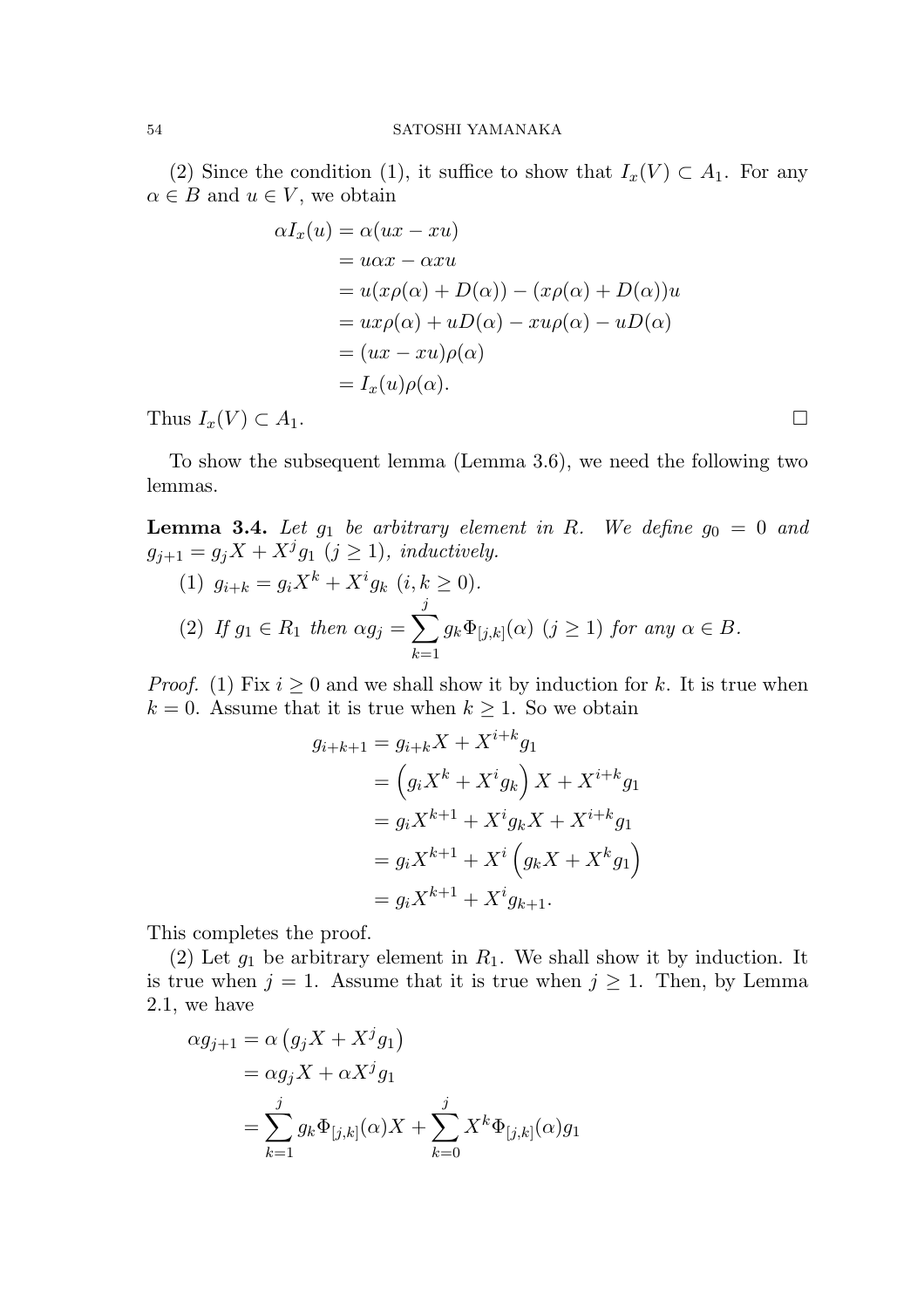$$
\begin{split}\n&= \sum_{k=1}^{j} g_k \left( X \rho \Phi_{[j,k]}(\alpha) + D \Phi_{[j,k]}(\alpha) \right) + \sum_{k=0}^{j} X^k g_{1} \rho \Phi_{[j,k]}(\alpha) \\
&= \sum_{k=1}^{j} g_k X \rho \Phi_{[j,k]}(\alpha) + \sum_{k=1}^{j} g_k D \Phi_{[j,k]}(\alpha) + \sum_{k=0}^{j} X^k g_{1} \rho \Phi_{[j,k]}(\alpha) \\
&= \sum_{k=0}^{j} \left( g_k X + X^k g_1 \right) \rho \Phi_{[j,k]}(\alpha) + \sum_{k=1}^{j} g_k D \Phi_{[j,k]}(\alpha) \\
&= \sum_{k=0}^{j} g_{k+1} \rho \Phi_{[j,k]}(\alpha) + \sum_{k=1}^{j} g_k D \Phi_{[j,k]}(\alpha) \\
&= \sum_{k=1}^{j+1} g_k \rho \Phi_{[j,k-1]}(\alpha) + \sum_{k=1}^{j} g_k D \Phi_{[j,k]}(\alpha) \\
&= g_{j+1} \rho \Phi_{[j,j]}(\alpha) + \sum_{k=1}^{j} g_k \left( \rho \Phi_{[j,k-1]} + D \Phi_{[j,k]} \right) (\alpha) \\
&= g_{j+1} \Phi_{[j+1,j+1]}(\alpha) + \sum_{k=1}^{j} g_k \Phi_{[j+1,k]}(\alpha) \\
&= \sum_{k=1}^{j+1} g_k \Phi_{[j+1,k]}(\alpha).\n\end{split}
$$

This completes the proof.

**Lemma 3.5.** *For any*  $g \in R_1$ *, there exists a B-derivation* ∆ *of* R *such that*  $\Delta(X) = q.$ 

*Proof.* Let g be arbitrary element in  $R_1$ . We define  $g_0 = 0$ ,  $g_1 = g$ , and  $g_{j+1} = g_j X + X^j g_1$  ( $j \ge 1$ ), inductively. Moreover, let  $\Delta$  be a right B-endomorphism of R defined by  $\Delta(X^j) = g_j$  (j ≥ 0) (that is,  $\sqrt{2}$ 

$$
\Delta\left(\sum_{j} X^{j} c_{j}\right) = \sum_{j} g_{j} c_{j} \ (c_{j} \in B, j \ge 0)).
$$
 For any  $i, j \ge 1$  and  $\alpha, \beta \in B$ ,

it follows from Lemma 2.1 and Lemma 3.4 that

$$
\Delta(X^i \alpha X^j \beta) = \Delta \left( X^i \left( \sum_{k=0}^j X^k \Phi_{[j,k]}(\alpha) \right) \beta \right)
$$

$$
= \Delta \left( \sum_{k=0}^j X^{i+k} \Phi_{[j,k]}(\alpha) \beta \right)
$$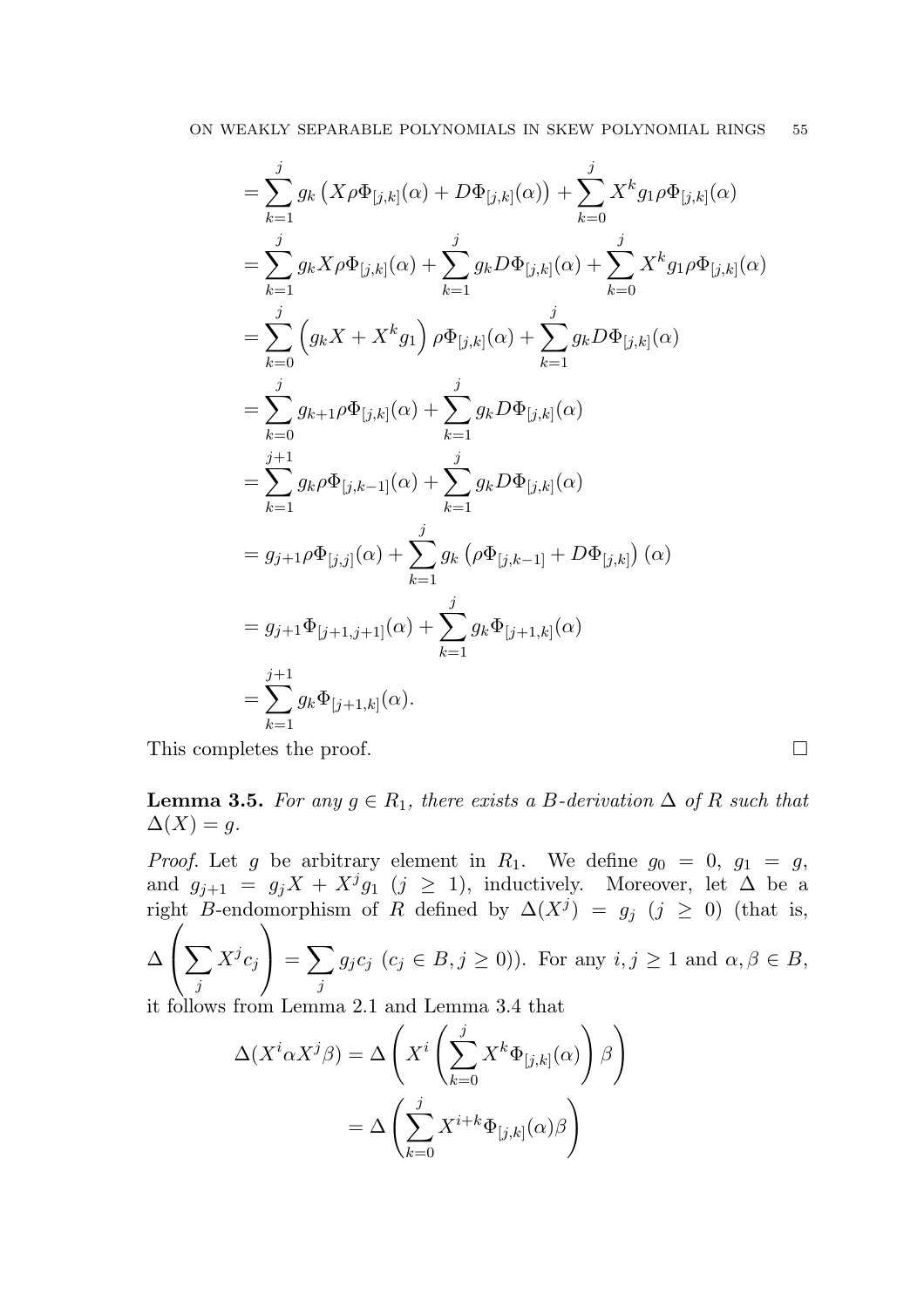$$
\begin{split}\n&= \sum_{k=0}^{j} g_{i+k} \Phi_{[j,k]}(\alpha) \beta \\
&= \sum_{k=0}^{j} \left( g_i X^k + X^i g_k \right) \Phi_{[j,k]}(\alpha) \beta \\
&= g_i \sum_{k=0}^{j} X^k \Phi_{[j,k]}(\alpha) \beta + X^i \sum_{k=1}^{j} g_k \Phi_{[j,k]}(\alpha) \beta \\
&= g_i \alpha X^j \beta + X^i \alpha g_j \beta \\
&= \Delta (X^i \alpha) X^j \beta + X^i \alpha \Delta (X^j \beta).\n\end{split}
$$

This implies that  $\Delta(h_1h_2) = \Delta(h_1)h_2 + h_1\Delta(h_2)$  for any  $h_1, h_2 \in R$ , that is,  $\Delta$  is a derivation of R.

Now we shall characterize B-derivations of A as follows:

**Lemma 3.6.** *If*  $\delta$  *is a B-derivation of* A *then*  $\delta(x) \in A_1 \cap \text{Ker}(\tau)$ *. Con* $versely, if  $u \in A_1 \cap \text{Ker}(\tau)$  then there exists a B-derivation  $\delta$  of A such that$  $\delta(x) = u.$ 

*Proof.* Let  $\delta$  be a B-derivation of A. We have  $\alpha\delta(x) = \delta(\alpha x) = \delta(x\rho(\alpha) +$  $D(\alpha) = \delta(x)\rho(\alpha)$  for any  $\alpha \in B$ , and hence  $\delta(x) \in A_1$ . An easy induction shows that

$$
\delta(x^{k+1}) = \sum_{j=0}^{k} x^{k-j} \delta(x) x^j \quad (k \ge 0).
$$

Then, since  $0 = \sum_{n=1}^{m}$  $_{k=0}$  $x^k a_k$  and  $y_j =$  $\sum_{ }^{m-1}$  $k = j$  $x^{k-j}a_{k+1}$ , we see that  $0 = \delta \left( \sum_{i=1}^{m} \right)$  $_{k=0}$  $x^ka_k$  $\setminus$  $=\sum_{n=1}^{m}$  $k=1$  $\delta(x^k) a_k$ =  $\sum_{ }^{m-1}$  $_{k=0}$  $\delta(x^{k+1})a_{k+1}$ =  $\sum_{ }^{m-1}$  $_{k=0}$  $\sqrt{ }$  $\mathcal{L}$  $\sum$ k  $j=0$  $x^{k-j}\delta(x)x^j$  $\setminus$  $a_{k+1}$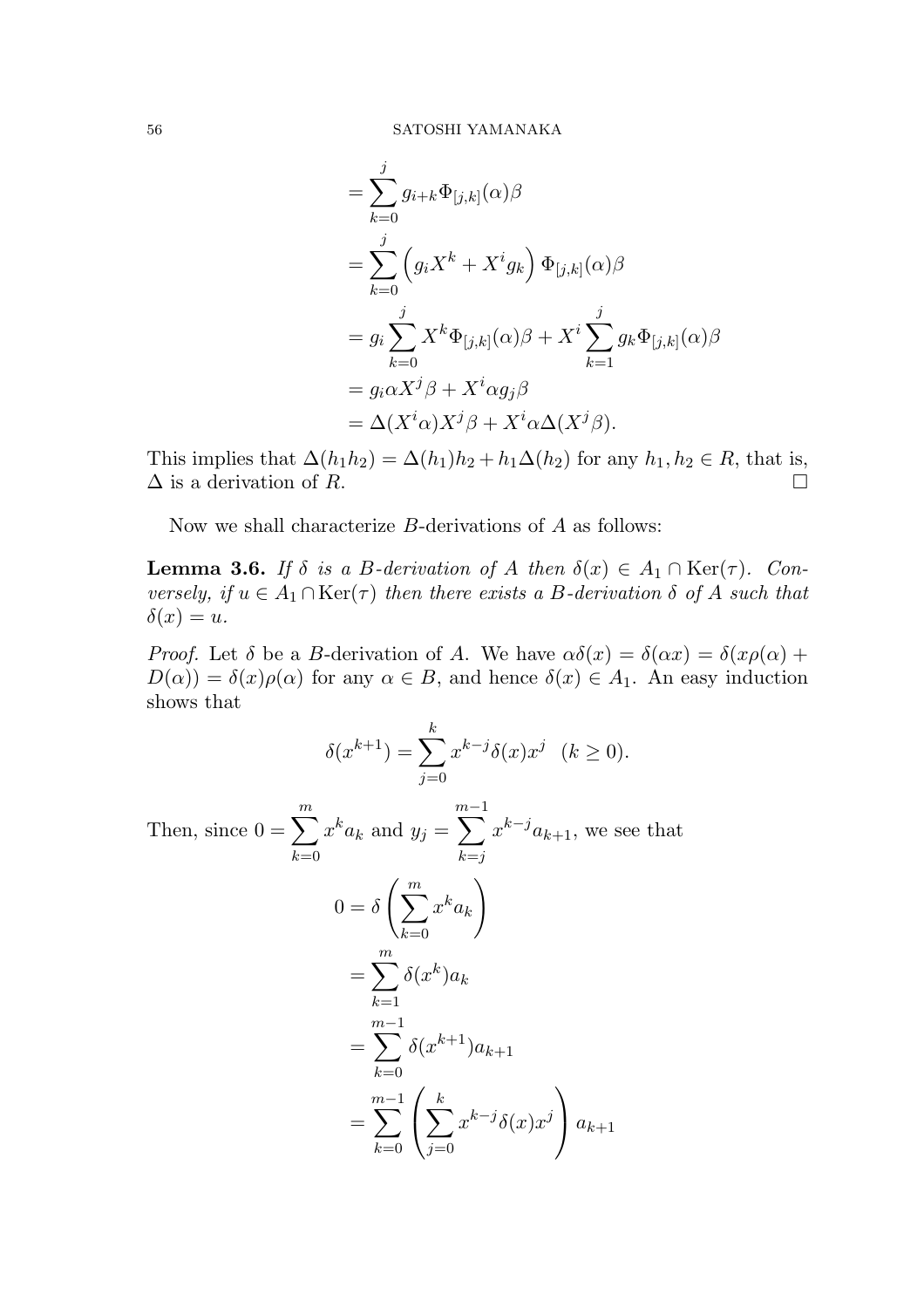$$
= \sum_{j=0}^{m-1} \left( \sum_{k=j}^{m-1} x^{k-j} a_{k+1} \right) \delta(x) x^j
$$
  
= 
$$
\sum_{j=0}^{m-1} y_j \delta(x) x^j
$$
  
= 
$$
\tau(\delta(x)).
$$

Therefore  $\delta(x) \in \text{Ker}(\tau)$ .

Conversely, assume that  $u \in A_1 \cap \text{Ker}(\tau)$ . Let  $u_0$  be in R such that  $u = u_0 + fR$  and  $deg(u_0) < m$ . Obviously,  $u_0 \in R_1$  because  $u \in A_1$ . Hence, by Lemma 3.5, there exists a B-derivation  $\Delta$  of R such that  $\Delta(X) = u_0$ . Since  $u \in \text{Ker}(\tau)$ , we have

$$
0 = \tau(u) = \sum_{j=0}^{m-1} y_j u x^j = \sum_{j=0}^{m-1} Y_j u_0 X^j + fR.
$$

This means that  $\sum_{ }^{m-1}$  $j=0$  $Y_j \Delta(X) X^j \in fR$ . So we obtain

$$
\Delta(f) = \sum_{k=1}^{m} \Delta(X^k) a_k
$$
  
= 
$$
\sum_{k=0}^{m-1} \Delta(X^{k+1}) a_{k+1}
$$
  
= 
$$
\sum_{k=0}^{m-1} \left( \sum_{j=0}^{k} X^{k-j} \Delta(X) X^j \right) a_{k+1}
$$
  
= 
$$
\sum_{j=0}^{m-1} \left( \sum_{k=j}^{m-1} X^{k-j} a_{k+1} \right) \Delta(X) X^j
$$
  
= 
$$
\sum_{j=0}^{m-1} Y_j \Delta(X) X^j
$$
  

$$
\in fR.
$$

This implies that  $\Delta(fg) = \Delta(f)g + f\Delta(g) \in fR$  for any  $g \in R$ , namely,  $\Delta(fR) \subset fR$ . Thus there exists a B-derivation  $\delta$  of A such that  $\delta(x) = u$ which is naturally induced by  $\Delta$ .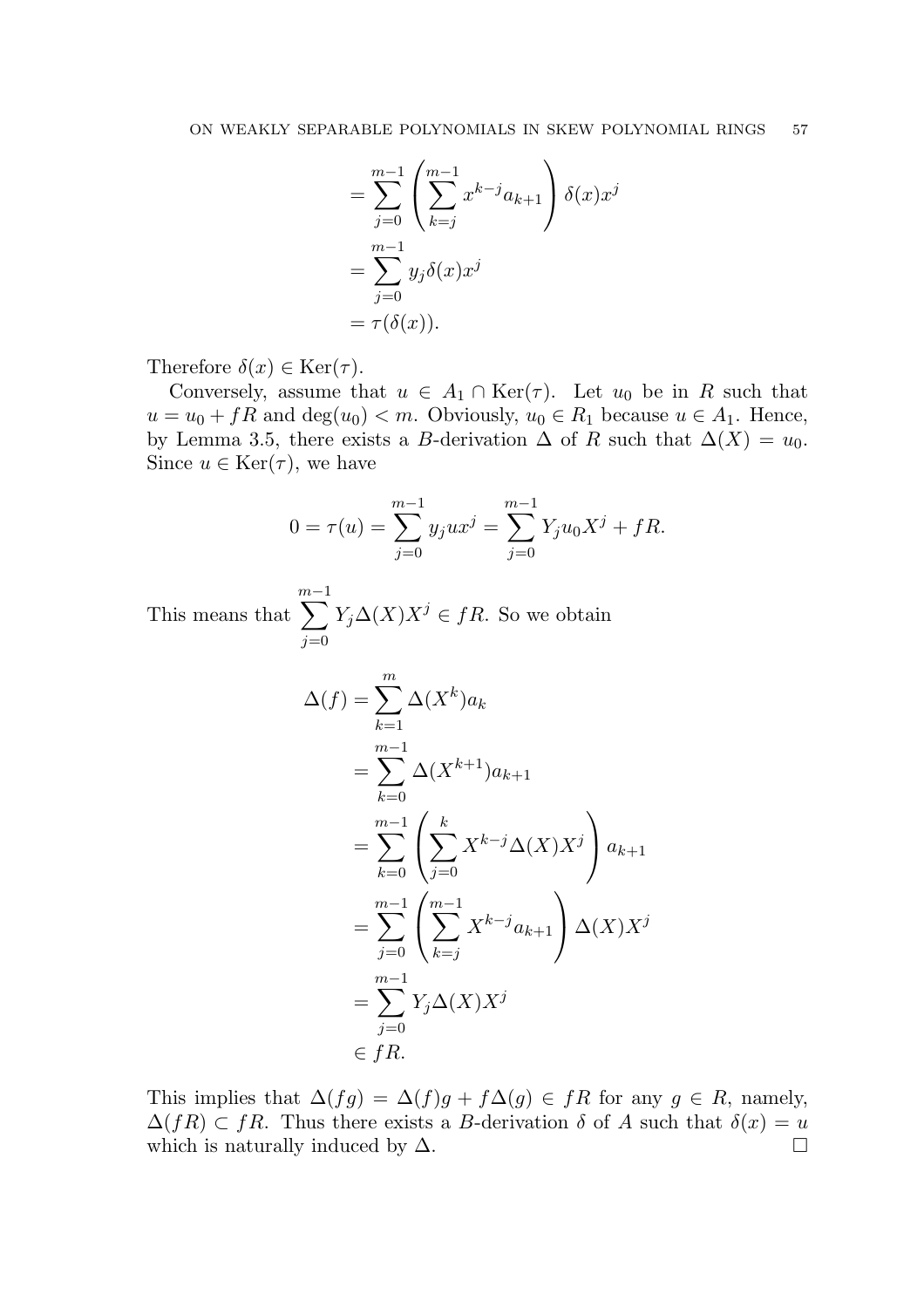Now we shall state the following theorem which is a generalization of [9, Theorem 3.2] and [9, Theorem 3.8].

Theorem 3.7. f *is weakly separable in* R *if and only if*

$$
A_1 \cap \text{Ker}(\tau) = I_x(V).
$$

*Proof.* Note that  $I_x(V) \subset \text{Ker}(\tau) \cap A_1$  by Lemma 3.3 (2).

Assume that f is weakly separable in R, that is, every B-derivation of  $A$ is inner. Let  $u \in A_1 \cap \text{Ker}(\tau)$ . By Lemma 3.6, there exists a B-derivation δ of A such that  $\delta(x) = u$ . Since δ is inner, we have  $u = \delta(x) = vx - xv$ for some fixed element  $v \in A$ . In particular, we see that  $v \in V$  because  $0 = \delta(\alpha) = v\alpha - \alpha v$  for any  $\alpha \in B$ . We have then  $u = \delta(x) \in I_x(V)$ , namely,  $A_1 \cap \text{Ker}(\tau) \subset I_x(V)$ . Therefore  $A_1 \cap \text{Ker}(\tau) = I_x(V)$  by Lemma 3.3 (2).

Conversely, assume that  $A_1 \cap \text{Ker}(\tau) = I_x(V)$ , and let  $\delta$  be a B-derivation of A. By Lemma 3.6, we see that  $\delta(x) \in A_1 \cap \text{Ker}(\tau) = I_x(V)$ . Hence  $\delta(x) = vx - xv$  for some  $v \in V$ . An easy induction shows that

$$
\delta(x^j) = vx^j - x^jv \quad (j \ge 0).
$$

So, for any  $z =$  $\sum_{ }^{m-1}$  $j=0$  $x^j c_j \in A$   $(c_j \in B)$ , we have

$$
\delta(z) = \delta \left( \sum_{j=0}^{m-1} x^j c_j \right)
$$

$$
= \sum_{j=0}^{m-1} \delta(x^j) c_j
$$

$$
= \sum_{j=0}^{m-1} (vx^j - x^j v) c_j
$$

$$
= v \sum_{j=0}^{m-1} x^j c_j - \sum_{j=0}^{m-1} x^j c_j v
$$

$$
= vz - zv.
$$

Therefore  $\delta$  is inner, and hence f is weakly separable in R.

In virtue of Theorem 3.7, we have the following.

Corollary 3.8. f *is weakly separable in* R *if and only if the following sequence of* C(A)*-*C(A)*-homomorphisms is exact:*

$$
V \xrightarrow{I_x} A_1 \xrightarrow{\tau} A.
$$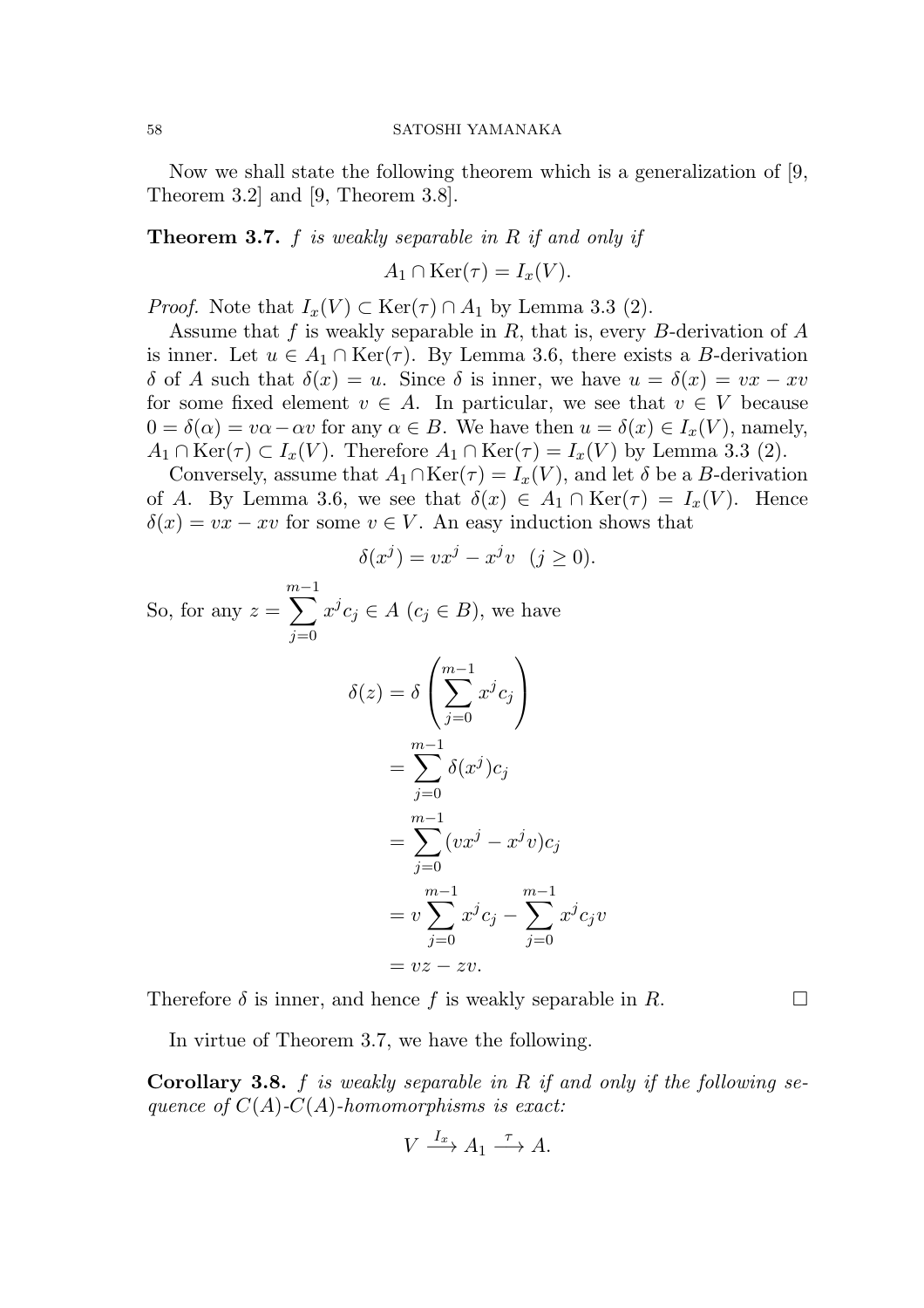*Proof.* It is obvious by Theorem 3.7. □

**Remark.** There always holds  $\text{Ker}(I_x : V \to A_1) = C(A)$ . Hence f is weakly separable in R if and only if the following sequence of  $C(A)$ - $C(A)$ homomorphisms is exact:

$$
0 \longrightarrow C(A) \stackrel{\text{inclusion}}{\longrightarrow} V \stackrel{I_x}{\longrightarrow} A_1 \stackrel{\tau}{\longrightarrow} A.
$$

Concerning the relation between separability and weak separability in  $B[X; D]$ , we shall state the following theorem which is an improvement of [9, Theorem 3.10].

**Theorem 3.9.** Let  $R = B[X; D]$ ,  $R_{(0)} = B[X; D]_{(0)}$ , and f a monic poly*nomial in*  $R_{(0)}$  *of the form*  $f = \sum^{m}$  $\dot{i}=0$  $X^i a_i$  ( $a_m = 1, m \ge 1$ ).

(1) f *is weakly separable in* R *if and only if the following sequence of* C(A)*-*C(A)*-homomorphisms is exact:*

$$
V \xrightarrow{I_x} V \xrightarrow{\tau} C(A).
$$

(2) f *is separable in* R *if and only if the following sequence of*  $C(A)$ -C(A)*-homomorphisms is exact:*

$$
V \xrightarrow{I_x} V \xrightarrow{\tau} C(A) \longrightarrow 0.
$$

*Proof.* Note that  $A_k = V$  ( $k \in \mathbb{Z}$ ) in this case. First we shall show that  $\tau(V) \subset C(A)$ . Let  $\varphi$  be an A-A-homomorphism of  $A \otimes_B A$  onto A defined by  $\sum$ j  $z_j{\mathord{\,\otimes }\,} w_j{\mathord{\;\mapsto\;}} \sum$ j  $z_jw_j$   $(z_j,w_j\in A)$  and  $(A\otimes_B A)^A = \{\mu\in A\otimes_B A\,|\,z\mu =$ 

 $\mu z \ (\forall z \in A) \}.$  It is obvious that  $\varphi ((A \otimes_B A)^A) \subset C(A)$ . Let v be arbitrary element in  $V$ . As was shown in [8, Lemma 3.1], we have already known that  $\sum_{ }^{m-1}$ nce

$$
\sum_{j=0} y_j v \otimes x^j \in (A \otimes_B A)^A
$$
, and he

$$
\tau(v) = \sum_{j=0}^{m-1} y_j v x^j = \varphi\left(\sum_{j=0}^{m-1} y_j v \otimes x^j\right) \in C(A).
$$

Therefore  $\tau(V) \subset C(A)$ .

(1) It is obvious by Corollary 3.8.

(2) If f is separable in R then f is always weakly separable in R, and therefore it suffices to show that  $\tau(V) = C(A)$ . By Lemma 3.2, f is separable in R if and only if there exists  $v \in V$  such that  $\tau(v) = 1$ . This means that  $\tau(V) = C(A)$  because  $\tau$  is a  $C(A)$ - $C(A)$ -homomorphism.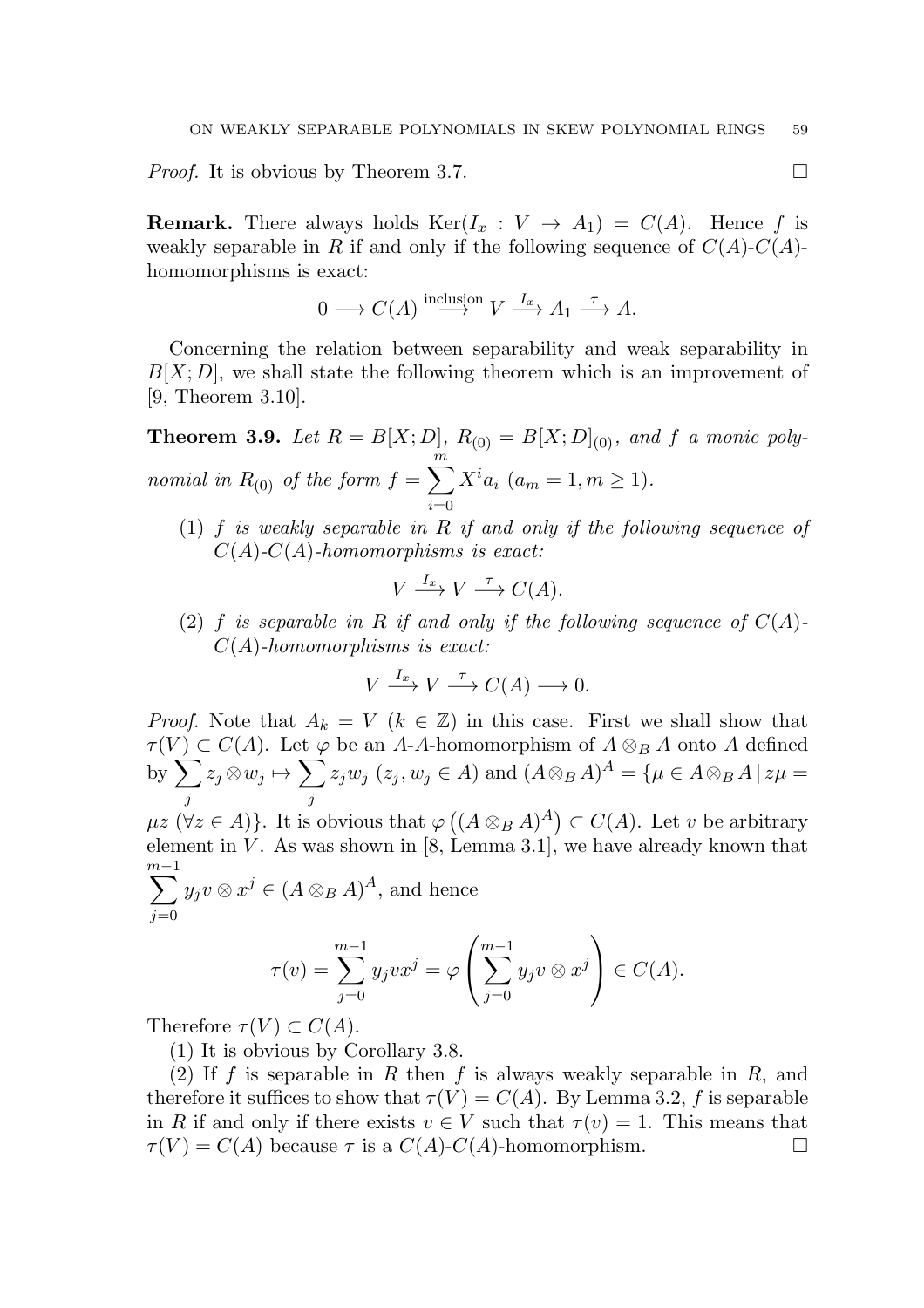#### 60 SATOSHI YAMANAKA

**Example.** Let  $B =$  $\begin{bmatrix} \mathbb{Z} & \mathbb{Z} \end{bmatrix}$  $0 \t\mathbb{Z}$ 1 (the upper triangular matrix over  $\mathbb{Z}$ ), D a derivation of B defined by  $D\left(\begin{bmatrix} b_1 & b_2 \\ 0 & b_1 \end{bmatrix}\right)$  $0 \quad b_3$  $\begin{bmatrix} 0 & b_2 \ 0 & 0 \end{bmatrix}$   $(b_1, b_2, b_3 \in \mathbb{Z}), R =$  $B[X; D]$ , and  $R_{(0)} = B[X; D]_{(0)}$ . We put here  $a =$  $\begin{bmatrix} 3 & 0 \\ 0 & 1 \end{bmatrix} \in B$  and  $f =$  $X^2 + Xa + a \in R$ . It is easy to see that  $\alpha f = f\alpha$  for any  $\alpha \in B$  and  $Xf = fX$ , and hence  $f \in R_{(0)}$ . Now let  $A = R/fR$  and  $x = X + fR$ . One easily see that

$$
V = C(A) = \left\{ x \begin{bmatrix} s & 0 \\ 0 & s \end{bmatrix} + \begin{bmatrix} s+t & 0 \\ 0 & t \end{bmatrix} \middle| s, t \in \mathbb{Z} \right\}.
$$

Let  $v = xb+c$  be arbitrary element in V such that  $b =$  $\begin{bmatrix} s & 0 \end{bmatrix}$  $0 \quad s$ 1  $, c =$  $\begin{bmatrix} s+t & 0 \end{bmatrix}$  $0 \quad t$ 1  $(s, t \in \mathbb{Z})$ . Since  $xb = bx$  and  $xc = cx$ , we obtain

$$
I_x(v) = vx - xv = (xb + c)x - x(xb + c) = 0.
$$

Thus  $I_x(V) = \{0\}$ . Recall that  $y_0 = x + a$  and  $y_1 = 1$  in this case. We have then

$$
\tau(v) = y_0 v + y_1 v x
$$
  
=  $(x + a)(xb + c) + (xb + c)x$   
=  $x^2b + x(ab + c) + ac + x^2b + xc$   
=  $x^22b + x(ab + 2c) + ac$   
=  $(-xa - a)2b + x(ab + 2c) + ac$   
=  $x(2c - ab) + ac - 2ab$   
=  $x(\begin{bmatrix} 2(s + t) & 0 \\ 0 & 2t \end{bmatrix} - \begin{bmatrix} 3 & 0 \\ 0 & 1 \end{bmatrix} \begin{bmatrix} s & 0 \\ 0 & s \end{bmatrix})$   
+  $\begin{bmatrix} 3 & 0 \\ 0 & 1 \end{bmatrix} \begin{bmatrix} s + t & 0 \\ 0 & t \end{bmatrix} - 2 \begin{bmatrix} 3 & 0 \\ 0 & 1 \end{bmatrix} \begin{bmatrix} s & 0 \\ 0 & s \end{bmatrix}$   
=  $x \begin{bmatrix} 2t - s & 0 \\ 0 & 2t - s \end{bmatrix} + \begin{bmatrix} 3t - 3s & 0 \\ 0 & t - 2s \end{bmatrix}.$ 

So we see that  $s = t = 0$  (i.e.  $v = 0$ ) if  $v \in \text{Ker}(\tau)$ . Therefore  $\text{Ker}(\tau) \cap V =$  ${0} = I_x(V)$ , and hence f is weakly separable in R by Theorem 3.9 (1). However, it is obvious that  $\tau(V) \subsetneq C(A)$  (for example, there are no elements  $u \in V$  such that  $\tau(u) = \begin{bmatrix} 1 & 0 \\ 0 & 1 \end{bmatrix} \in C(A)$ ). Thus f is not separable in R by Theorem 3.9 (2).

.